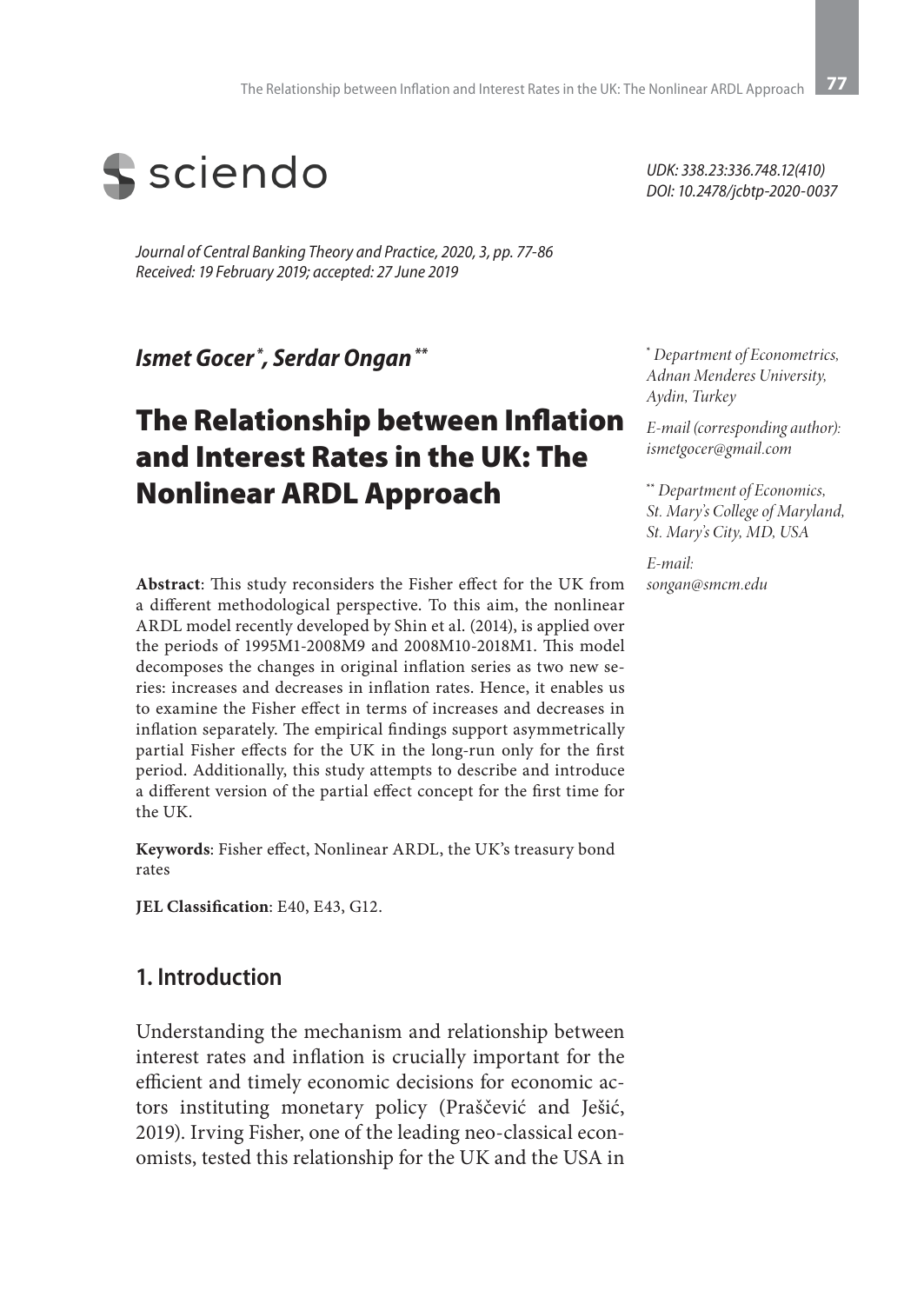his 1930 study<sup>1</sup> and found strong correlations running from the changes in inflation to the changes in nominal interest rates. Fisher (1930) postulates that there is a *one-for-one* positive relationship between the nominal interest rate and the expected inflation rate, assuming the constancy of real interest rates over time.

In the most common form of below Fisher equation,  $i<sub>t</sub>$  is the nominal interest rate,  $r_t^e$  is the *ex-ante* real interest rate,  $\pi_t^e$  is the expected inflation rate and  $\varepsilon_t$  is the error term.

$$
i_t = r_t^e + \pi_t^e + \varepsilon_t \tag{1}
$$

Under the assumption of rational expectations, the Fisher equation can now be rewritten in the following form, since the rate of expected inflation equals the actual inflation rate  $(\pi_t^e = \pi_t)$ .

$$
i_t = \alpha + \beta \pi_t + \varepsilon_t \tag{2}
$$

In Eqn.2, if the estimate of *β* equals to 1, this supports the evidence of a full Fisher effect, referring to a *one-for-one* relationship by Fisher (1930). If *β* is higher or lower than 1, this supports a partial Fisher effect (Bayat, Kayhan and Tasar, 2018). In this positive linear form of the equation, rises in inflation rates lead to increases in nominal interest rates, whereas falls in inflation rates reduce them, signifying full or partial Fisher effects (Fabris, 2018).

However, the relationship between inflation and nominal interest rate may not be linear (symmetric) and instead may be nonlinear (asymmetric) (Ajaz, 2019). In other words, increases and decreases in inflation may affect the nominal interest rates differently (asymmetrically). Therefore, the empirical methodology of this study is based on this possible nonlinearity (asymmetry) and is different from the previous studies using the common linear representation of Fisher equation in Eqn.2. To this aim, the nonlinear ARDL model, recently developed by Shin et al. (2014), is applied for testing the Fisher effect.

In this model, the changes in inflation rate  $(π<sub>i</sub>)$  are decomposed into  $π<sub>i</sub><sup>+</sup>$  and  $π<sub>i</sub><sup>-</sup>$ , delineating the increases and decreases in inflation rates respectively derived from  $\pi_{_{\!I}}$ . Hence, this model enables us to examine the Fisher effects in terms of increases and decreases in inflation rates separately. Because the effects of  $\pi^{\text{+}}_{t}$  on the nominal interest rates can be more or less than the effects of  $\pi_t^-$ . If both  $\pi_t^+$  and  $\pi_t^-$  are significantly positive this will signify full (if  $\pi_t^+ = \pi_t^- = 1$ ) or partial (if  $\pi_t^+$ and  $\pi_t^- \neq 1$ ) Fisher effects. The usage of this model also enables us to understand

<sup>&</sup>lt;sup>1</sup> The Theory of Interest Fisher (1930)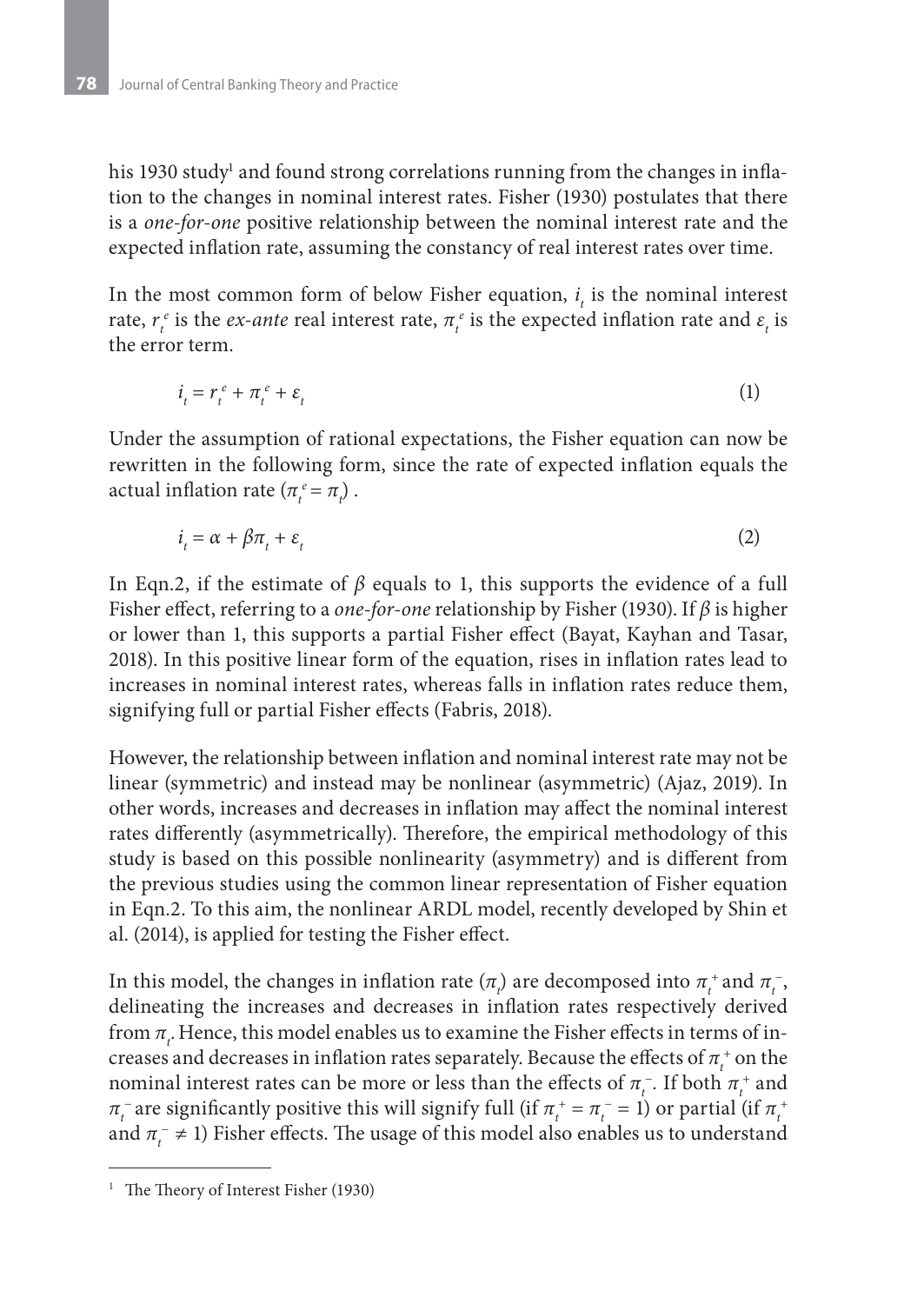whether  $\pi_t^+$  and  $\pi_t^-$  have symmetric or asymmetric effects on the nominal interest rates. For instance, if  $\pi_t^+$  and  $\pi_t^-$  are the same in sign and size, this will signify symmetric effects on the nominal interest rates. If they are different in sign or the same in sign but different in size, this will signify asymmetric effects. Through the combination of symmetry-asymmetry and the Fisher effect, if significantly positive  $\pi_t^+$  and  $\pi_t^-$  are the same in size, this will signify symmetrical Fisher effects. Similarly, if significantly positive  $\pi_t^+$  and  $\pi_t^-$  are different in size, this will signify asymmetrical Fisher effects.

Another potential output of this model is that it may enable us to describe and introduce a different and new version of the *partial* Fisher effect considering the signs and significances of  $\pi_t^+$  and  $\pi_t^-$  instead of 1 as a threshold parameter (denotes *one-for-one* relationship). In other words, if either  $\pi_t^+$  or  $\pi_t^-$  is significantly positive, this may signify a new version of the partial Fisher effect. The concept of introduced partiality here is considered to be the singular parametric effects of  $\pi_t^+$  or  $\pi_t^-$  on the nominal interest rates separately. If  $\pi_t^+$  is significantly positive, this will signify that increases in inflation lead to increases on nominal interest rates, thereby meaning singular (partial) Fisher effects only from  $\pi_t^*$ . Similarly, if  $\pi_t^-$  significantly positive, this will signify that decreases in inflation lead to decreases on nominal interest rates, thereby meaning singular (partial) Fisher effects only from  $\pi_{\iota}^-$ . The nonlinear ARDL model with its decomposed variables may mathematically provide us an approach to the partiality of the Fisher effect from this perspective. However, this new concept should be considered as a different methodological perspective of approaching the partiality of the Fisher effect that supports the classical approach that refers to 1. In this study, we also use 1 for the decision of partial and full Fisher effects.

In this study, we examine the Fisher effect from this perspective by applying the nonlinear ARDL model for the United Kingdom (UK). This country may provide us a unique case study because the Bank of England (BOE) has adopted inflation targeting policy by using interest rates as an operational target since 1992. Hence, this country's past and ongoing monetary policy is based on the relationship between interest rates and inflation rates.

Some scholars tested the Fisher effect for the UK by using different methodologies but results of the findings of these studies are mixed. For instance, Andrade and Clare (1994) used the Kalman Filter and cointegration for the UK and found no evidence supporting the Fisher effect for this country. Similarly, Yuhn (1996) applied the unit root test and cointegration and found no evidence of the Fisher effect for the UK. Ghazali & Ramlee (2003) tested the Fisher effect by applying the Autoregressive Fractionally Integrated Moving Average (ARFIMA) model and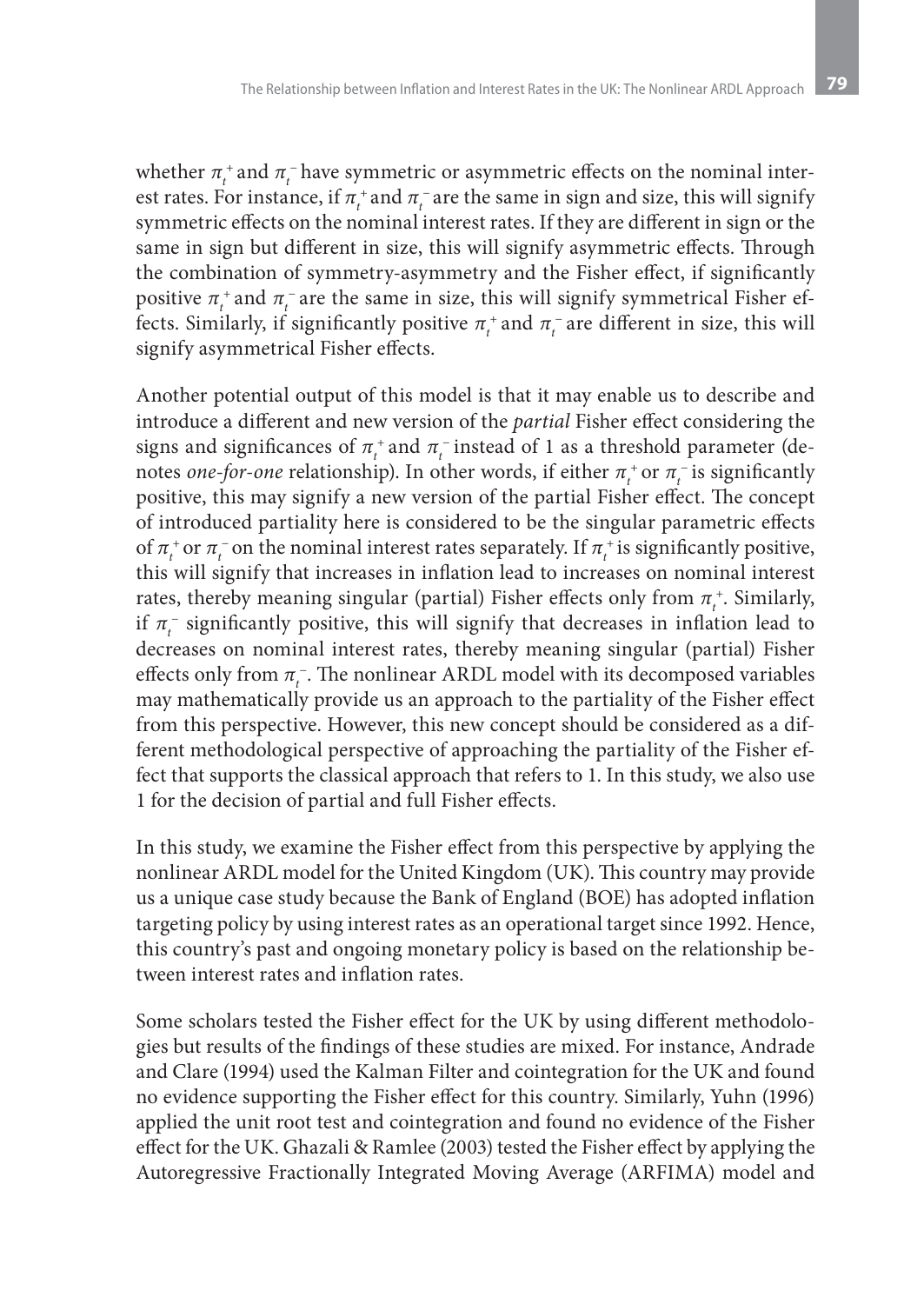also found no evidence of the Fisher effect for the country. On the other hand, Peng (1995), Bajo-Rubio, Díaz-Roldán, & Esteve (2010), Toyoshima and Hamori (2011) and Granville & Mallick (2004) used cointegration and found evidence of the Fisher effect for the UK. Likewise, Lardic & Mignon (2003) applied Fractional cointegration and found the same result for the country. Fahmy & Kandil (2003) used the VAR Cointegration and found the evidence of the Fisher effect for the UK. Similarly, Panopoulou (2005) applied the autoregressive distributed lag (ARDL) and found support for the Fisher effect for the UK.

The rest of this paper is organized as follows. Section 2 describes empirical methodology. Section 3 presents the empirical results. Lastly, Section 4 gives concluding remarks. The data set of the study is presented in appendix.

### **2. Empirical Methodology**

First, we decompose the changes in inflation  $(\pi_t)$  in Eqn.2 into  $\pi_t^+$  and  $\pi_t^-$ . The decomposition is constructed with the following concept of partial sum process:

$$
\pi_t^+ = \sum_{j=1}^t \Delta \pi_j^+ = \sum_{j=1}^t \max(\Delta \pi_j, 0)
$$
 (3)

$$
\pi_t^- = \sum_{j=1}^t \Delta \pi_j^- = \sum_{j=1}^t \min(\Delta \pi_j, 0) \tag{4}
$$

where  $\pi_t^+$  and  $\pi_t^-$  are the partial sum process of increases and decreases in  $\pi_t$ .

Second, we follow Shin et al. (2014) and transform the model in Eqn.2. into the following nonlinear ARDL model.

$$
\Delta i_t = \alpha_0 + \sum_{j=1}^p \alpha_{1j} \Delta i_{t-j} + \sum_{j=0}^q \alpha_{2j} \Delta \pi_{t-j}^+ + \sum_{j=0}^n \alpha_{3j} \Delta \pi_{t-j}^- + \alpha_4 i_{t-1} + \alpha_5 \pi_{t-1}^+ + \alpha_6 \pi_{t-1}^- + \varepsilon_t (5)
$$

In this equation,  $\alpha_{2j}$  and  $\alpha_{3j}$  correspond to  $\pi_t^+$  and  $\pi_t^-$  respectively for the estimates of the short-run Fisher effects. Similarly,  $\alpha_{_5}$  and  $\alpha_{_6}$  correspond to the same changes in inflation for the estimates of the long-run Fisher effects. Hence, significantly positive  $\alpha_{5}$  and  $\alpha_{6}$  will indicate that a rise in inflation increases the nominal interest rate and a fall reduces it, signifying a full (if  $\alpha_{5} = \alpha_{6} = 1$ ) or partial (if  $\alpha_{5}$  and  $\alpha_{6} \neq 1$ ) Fisher effect in the long-run. It is same for short-run Fisher effects between  $\alpha_{_{2j}}$  and  $\alpha_{_{3j}}.$  To our best knowledge, this is the first study applying the nonlinear ARDL model to test the Fisher effect for the UK from this perspective.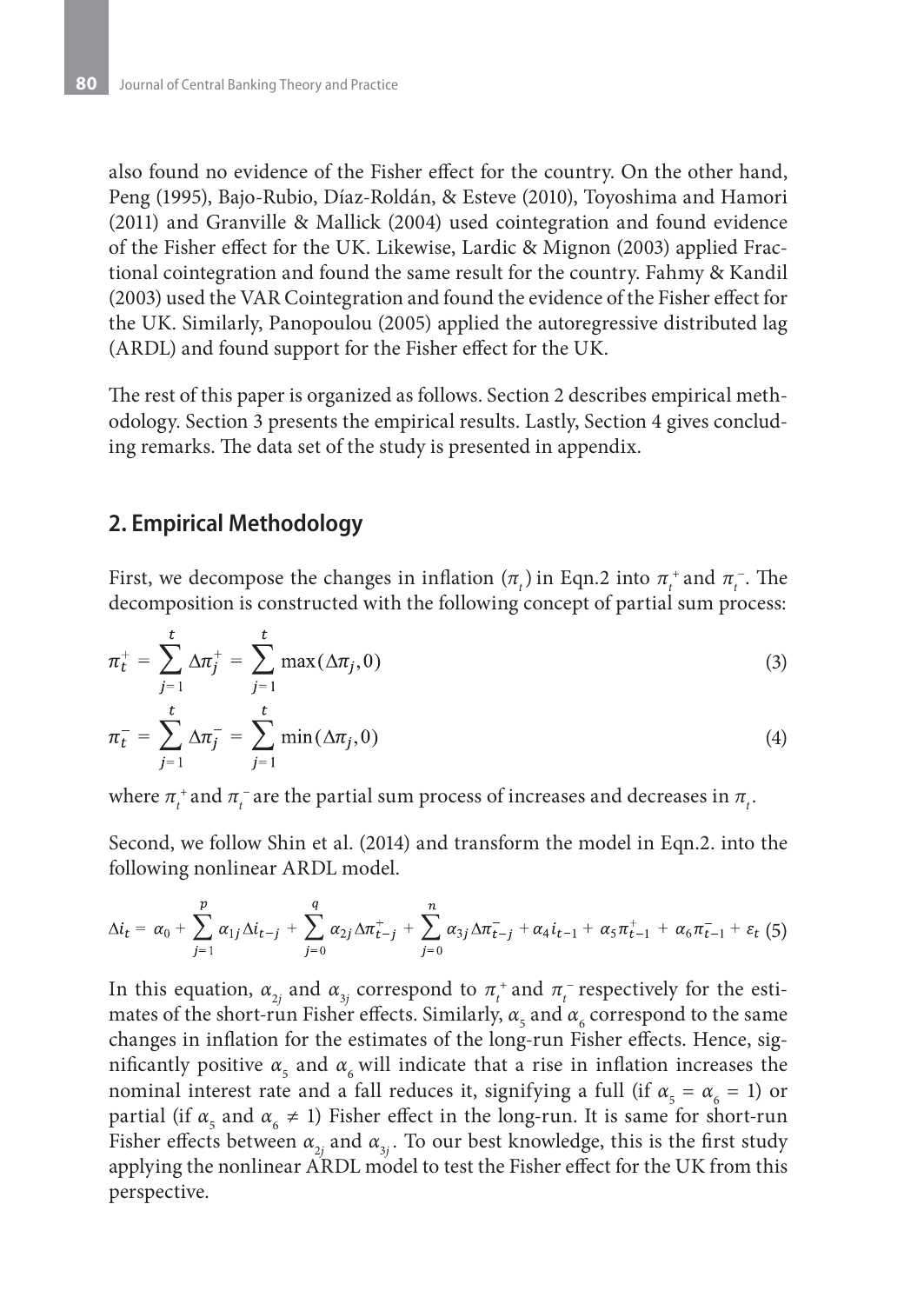We first apply Bai-Perron (2003) sequential structural breaks test to define the break dates of the series. The results of this test indicate that we should analyse the series in two different time frames as 1995M5-2008M9 and 2008M10-2018M1 since 2008 is a critical game changing year in global economies.

# **3. Empirical Results**

Before processing the model, we must confirm whether the series are cointegrated in the long-run. To this aim, we apply bounds testing. The results of this test are reported in Table 1.

|     | <b>Critical Values</b> |                  |      |          |       |                  |      |      |  |  |  |  |
|-----|------------------------|------------------|------|----------|-------|------------------|------|------|--|--|--|--|
|     |                        | k Fstat.         |      | 10 Bound |       | 11 Bound         |      |      |  |  |  |  |
|     |                        |                  | 10%  | 5%       | $1\%$ | 10%              | 5%   | 1%   |  |  |  |  |
| (1) |                        | 3.93c            | 263  | 355      | 4.13  | 335              | 438  | 5.00 |  |  |  |  |
| (2) |                        | 4.32c            | 338  | 388      | 499   | 4.02             | 4.61 | 5.85 |  |  |  |  |
| (3) |                        | 557b             | 317  | 379      | 515   | 414              | 485  | 6.36 |  |  |  |  |
| (4) | 2                      | $694^a$          | 338  | 388      | 499   | 4.O <sub>2</sub> | 461  | 585  |  |  |  |  |
| (5) |                        | 697 <sup>a</sup> | 338  | 3.88     | 499   | 4.02             | 4.61 | 5.85 |  |  |  |  |
| (6) |                        | 463 <sup>a</sup> | 1 99 | 7 77     | 2.88  | 294              | 328  | 399  |  |  |  |  |

#### **Table 1: Test Results of Bounds Testing**

Note: a, b and c denote statistical significances at 1%, 5% and 10% levels respectively. The optimal lags were automatically selected by using the Modified Akaike Information Criterion. *∆* denotes the first differences of the series. 1,2 and 3 in parentheses represent the period of 1995M5-2008M9 and give the interest rates in different maturities: (1): 1-year treasury bond rates, (2): 5-years treasury bond rates, (3): 10-years treasury bond rates. 4,5 and 6 in parentheses give the same maturity interest rates for the period of 2008M10-2018M1.

Our calculated statistics, which are above the upper bounds at 1%, 5% or 10% significances, indicate that the series are cointegrated in the long-run. Hence, we can estimate the nonlinear ARDL model. The estimates of the model in the longrun and short-run are reported in Panels A and B in Table 2.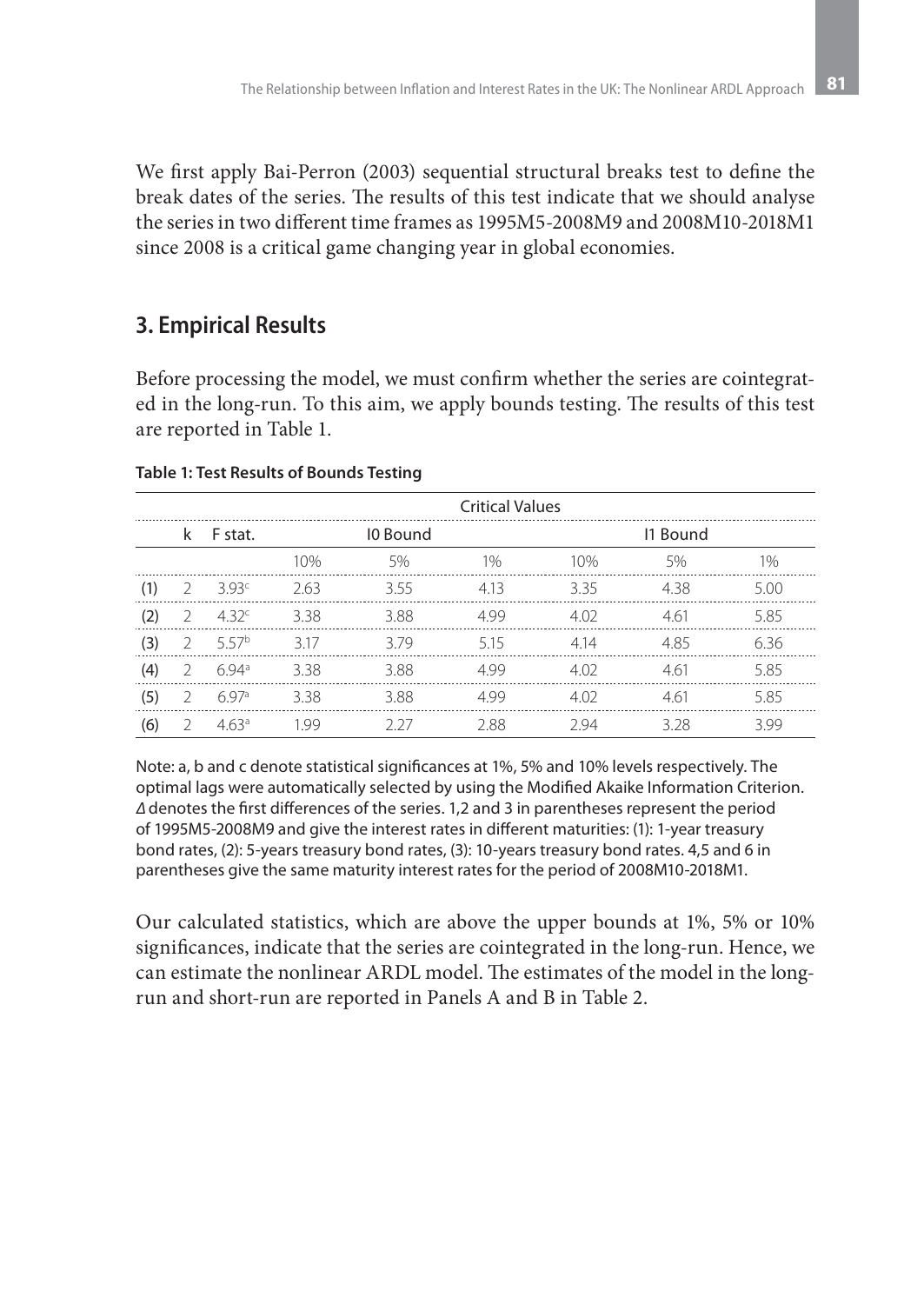|                                   | 1995M1-2008M9      |      |                      |      |                   | 2008M10-2018M1 |                      |      |                   |      |                    |      |
|-----------------------------------|--------------------|------|----------------------|------|-------------------|----------------|----------------------|------|-------------------|------|--------------------|------|
|                                   | (1)                |      | (2)                  |      | (3)               |                | (4)                  |      | (5)               |      | (6)                |      |
| Var.                              | Coef.              | Prb. | Coef.                | Prb. | Coef.             | Prb.           | Coef.                | Prb. | Coef.             | Prb. | Coef.              | Prb. |
| Panel A: Long Run                 |                    |      |                      |      |                   |                |                      |      |                   |      |                    |      |
| $\pi^*_t$                         | 0.59 <sup>a</sup>  | 0.00 | 0.71a                | 0.00 | $0.85^{\circ}$    | 0.00           | $-0.08$ <sup>a</sup> | 0.00 | $-0.30a$          | 0.00 | $-0.24a$           | 0.00 |
| $\pi_t^-$                         | 0.83a              | 0.00 | 0.95a                | 0.00 | 1.08 <sup>a</sup> | 0.00           | $-0.02b$             | 0.02 | $-0.10a$          | 0.00 | 0.01               | 0.64 |
| Constant                          | 7.35 <sup>a</sup>  | 0.00 | 7.22 <sup>a</sup>    | 0.00 | 7.73a             | 0.00           | 0.69a                | 0.00 | 2.45 <sup>a</sup> | 0.00 | 4.03 <sup>a</sup>  | 0.00 |
|                                   | Panel B: Short Run |      |                      |      |                   |                |                      |      |                   |      |                    |      |
| $\Delta i_{t-1}$                  | 0.41 <sup>b</sup>  | 0.03 | 0.65a                | 0.00 | $0.38^{b}$        | 0.04           | 0.58 <sup>a</sup>    | 0.00 | 0.40 <sup>b</sup> | 0.02 | 0.47a              | 0.00 |
| $\Delta i_{t-2}$                  | 0.41 <sup>b</sup>  | 0.03 | 0.61 <sup>a</sup>    | 0.00 | 0.41 <sup>b</sup> | 0.03           | 0.63 <sup>a</sup>    | 0.00 | 0.53 <sup>a</sup> | 0.00 | 0.60 <sup>a</sup>  | 0.00 |
| $\Delta i_{t-3}$                  | 0.43 <sup>b</sup>  | 0.02 |                      |      | 0.66 <sup>a</sup> | 0.00           | 0.60 <sup>a</sup>    | 0.00 | 0.71a             | 0.00 | 0.64 <sup>a</sup>  | 0.00 |
| $\Delta i_{t-4}$                  | 0.38 <sup>c</sup>  | 0.05 | 0.75a                | 0.00 | 0.38 <sup>b</sup> | 0.04           | 0.59 <sup>a</sup>    | 0.00 | 0.68 <sup>a</sup> | 0.00 | 0.72a              | 0.00 |
| $\Delta$ $\pi^+_t$                |                    |      |                      |      | 0.54 <sup>b</sup> | 0.03           | 0.20 <sup>b</sup>    | 0.01 |                   |      |                    |      |
| $\Delta \pi^+_{t-1}$              |                    |      | $-0.85$ <sup>a</sup> | 0.00 | $-1.00a$          | 0.00           | 0.16 <sup>a</sup>    | 0.00 | $0.53^{a}$        | 0.00 |                    |      |
| $\Delta \pi^+_{t-2}$              |                    |      | $-0.54b$             | 0.03 | $-0.77b$          | 0.01           | 0.13 <sup>b</sup>    | 0.01 | 0.59a             | 0.00 | 0.56 <sup>b</sup>  | 0.01 |
| $\Delta \pi^+_{t-3}$              |                    |      |                      |      | $-1.05a$          | 0.00           |                      |      |                   |      |                    |      |
| $\Delta \pi^+_{t-4}$              |                    |      |                      |      | $-0.79a$          | 0.00           |                      |      |                   |      |                    |      |
| $\Delta \pi_t^-$                  |                    |      |                      |      |                   |                | $-0.15c$             | 0.06 |                   |      |                    |      |
| $\Delta \pi_{t-1}^-$              |                    |      |                      |      |                   |                | $-0.12b$             | 0.04 |                   |      |                    |      |
| $\Delta \overline{n}_{t-2}$       |                    |      |                      |      | $-0.68b$          | 0.02           | 0.06                 | 0.43 | -0.52b            | 0.04 | -0.06 <sup>b</sup> | 0.01 |
| $\Delta \overline{n}_{t-3}^-$     |                    |      | $-0.75$              | 0.00 |                   |                | $-0.21a$             | 0.00 |                   |      |                    |      |
| $\Delta\pi^-_{t-4}$               |                    |      | $-0.65$              | 0.00 |                   |                | $-0.07$              | 0.32 |                   |      |                    |      |
| $R^2$                             | 0.74               |      | 0.87                 |      | 0.82              |                | 0.94                 |      | 0.81              |      | 0.89               |      |
| $Adj. R^2$                        | 0.72               |      | 0.85                 |      | 0.79              |                | 0.90                 |      | 0.77              |      | 0.86               |      |
| DW                                | 0.37               |      | 0.83                 |      | 0.54              |                | 1.20                 |      | 0.70              |      | 0.85               |      |
| $\chi^2_{\scriptscriptstyle{S}C}$ | 102.32             | 0.00 | 64.23                | 0.00 | 88.46             | 0.00           | 0.00                 | 1.00 | 46.93             | 0.00 | 39.13              | 0.00 |
| $\chi^2_{FF}$                     | 0.45               | 0.49 | 12.64                | 0.00 | 30.11             | 0.00           | 0.62                 | 0.43 | 1.16              | 0.28 | 0.63               | 0.42 |
| $\chi^2_{NOR}$                    | 0.15               | 0.92 | 1.08                 | 0.58 | 2.27              | 0.32           | 3.88                 | 0.14 | 4.72              | 0.09 | 1.85               | 0.39 |
| $\chi^2_{HET}$                    | 17.83              | 0.21 | 30.10                | 0.18 | 22.90             | 0.34           | 33.17                | 0.55 | 9.18              | 0.95 | 17.75              | 0.40 |
| $W_{LR}$                          | 4.11               | 0.04 | 24.10                | 0.00 | 4.88              | 0.02           | 1.09                 | 0.29 | 1.60              | 0.20 | 11.03              | 0.00 |
| $W_{SR}$                          | 4.11               | 0.04 | 26.72                | 0.00 | 4.88              | 0.02           | 20.95                | 0.00 | 8.10              | 0.00 | 6.31               | 0.01 |
| $EG_{MAX}$                        | $-3.11$            | 0.02 | $-4.00$              | 0.00 | $-3.41$           | 0.01           | $-5.18$              | 0.00 | $-2.62$           | 0.27 | $-5.07$            | 0.00 |

#### **Table 2: Estimation of the Interest Rate – Inflation Relationship (Nonlinear)**

Note: a, b and c denote statistical significances at 1%, 5% and 10% levels respectively.  $\chi^2_{SC}$ is Breusch-Godfrey LM test for autocorrelation,  $\chi^2_{NOR}$  is the Jarque-Bera test for normality,  $\chi^2_{FF}$  is Ramsey test for functional form misspecification,  $\chi^2_{HET}$  for white heteroscedasticity,  $EG_{MAX}$  is largest value of the Engle-Granger residual-based ADF test.  $W_{LR}$  and  $W_{SR}$  are long and short-run Wald tests. All these additional diagnostic test results signify that there is no autocorrelation, misspecification of the optimum models and heterogeneity. The series are normally distributed and cointegrated.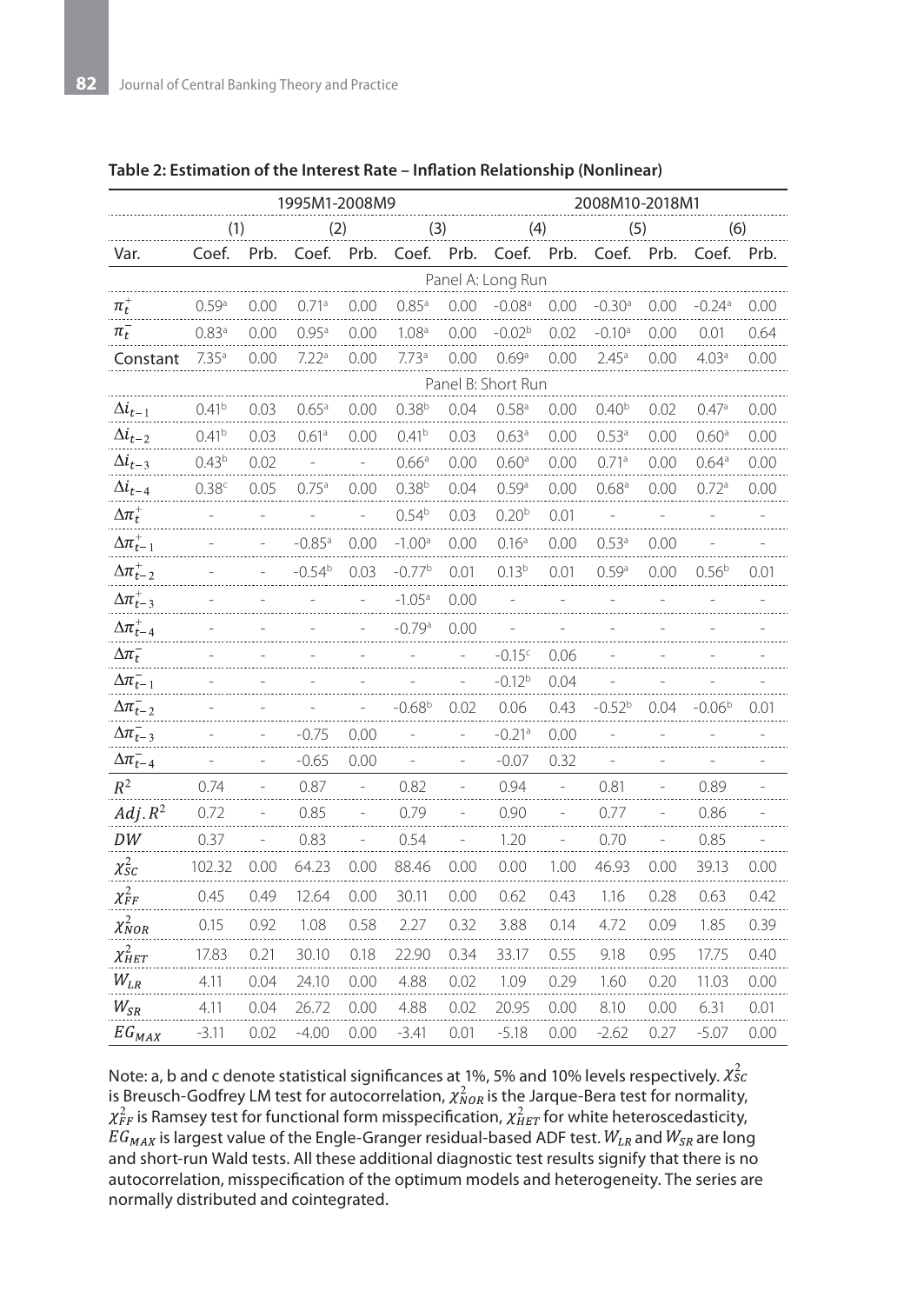The test results in Panel A support the evidence of long-run Partial Fisher effects between 1995M1-2008M9 since the estimates of 1, 5 and 10-years treasury bond rates are significantly positive and are either lower or higher than 1. Furthermore, 10-years Treasury bond rates respond to the increases and decrease in inflation the most. In other words, the highest degree Fisher effect is detected on 10-years treasury bonds rates in the UK. Decreases in inflation affect the nominal interest rates more than increases. The effects of increases and decreases in inflation on the nominal interest rates rise when the maturity gets longer. Additionally, increases and decreases in inflation have asymmetric effects on all interest rates since the estimates of  $\pi_t^+$  and  $\pi_t^-$  are same in sign but different in size. However, the same test results in Panel A for 2008M10-2018M1 do not support the evidence of Fisher effects for any interest rates since the estimates of 1, 5 and 10-years treasury bond rates are not significantly positive.

Nevertheless, the test results in Panel B support the new version of partial Fisher effects, as described in Section 1, in the short-run for different lags. While significantly positive  $\Delta \pi_t^+$  supports this type of partiality for 10-years treasury bond rates between 1995M1-2008M9, significantly positive  $\Delta \pi_t^+$ ,  $\Delta \pi_{t-1}^+$ ,  $\Delta \pi_{t-2}^+$  support the same types of partialities for 1, 5 and 10-years treasury bond rates between 2008M10-2018M1. In other words, the introduced version of partiality is valid only in the short-run (only from  $\pi_t^+$ ), not in the long-run.

### **4. Concluding Remarks**

This study approaches the Fisher effect from a different methodological perspective and thereby tries to describe and introduce a new version of the partial Fisher effect in this manner. To accomplish this, the nonlinear ARDL model recently introduced by Shin et al. (2004) is applied for the UK. This model and its decomposed variables allow us to re-examine the Fisher effect on a singular parametric manner. Hence, the model answers how increases and decreases in inflation rates in the UK separately affect 1-, 5-, and 10-year Treasury bond rates of this country in terms of the Fisher effect. The empirical findings indicate that long-run partial Fisher effects are valid for the UK only in the period of 1995M1-2008M9 and not for the period of 2008M10-2018M1. The positive relationship running from increases and decreases in inflation rates to the changes in interest rates are broken down after the 2008 global financial crisis. In the first period, interest rates are more sensitive to the decreases in inflation rates than increases (asymmetric effects). The higher degree partial Fisher effects are detected in longer maturity UK interest rates. The introduced version of partial Fisher effects is valid only in the short-run and only through increases in inflation on a singular paramet-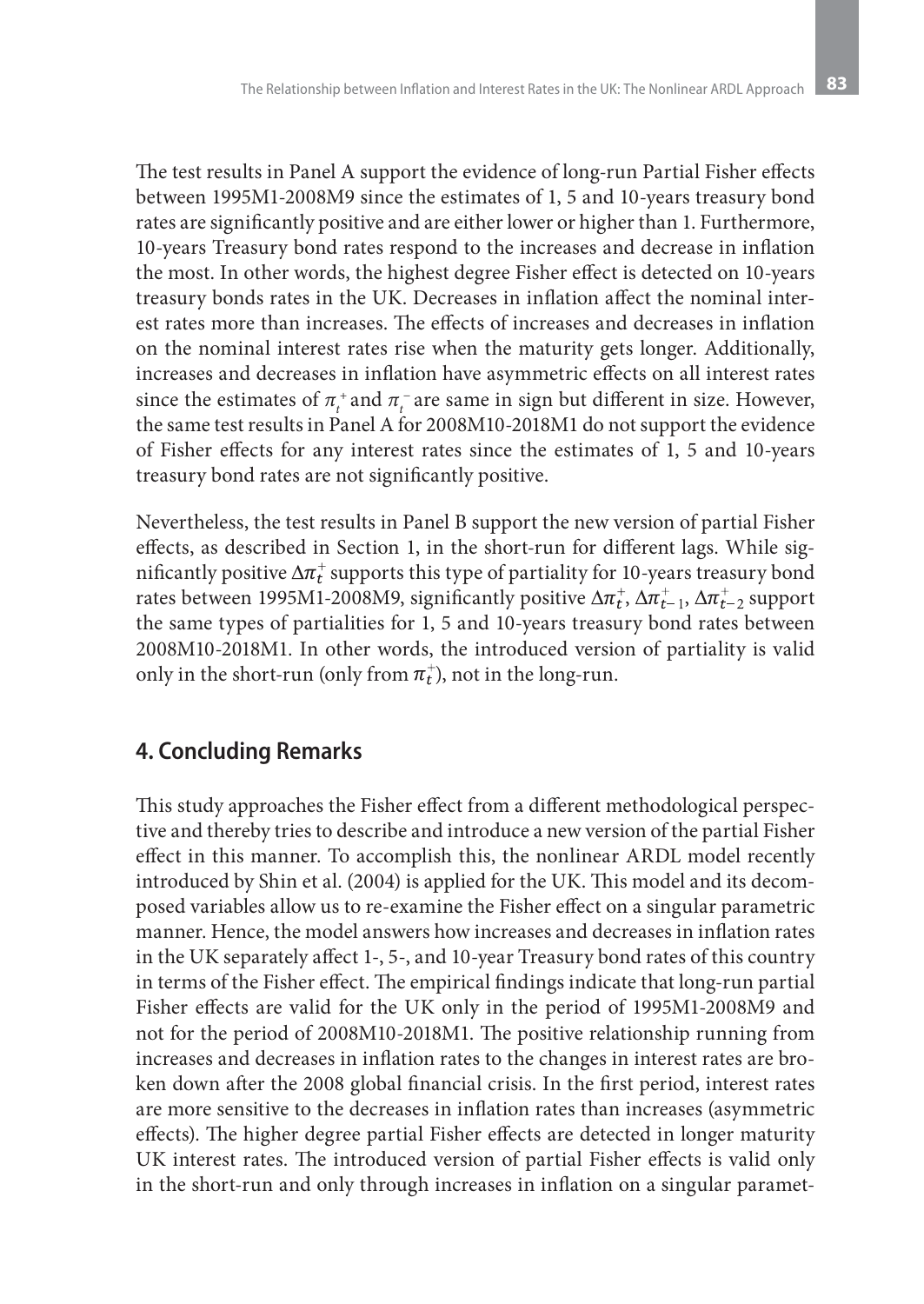ric manner. This means that while increases in inflation rates raise the nominal interest rates, decreases have no effect in the short-run. Additionally, this study shows the need for further empirical studies using new techniques in order to reexamine the Fisher effect and understand the mechanism between interest rates and inflation in greater depth. This is a matter of great importance, especially for countries like the UK, adapting inflation targeting policy by using interest rates as an operational target.

# **Appendix**

The data of monthly nominal interest rates were obtained from the database of the Bank of England (BOE, 2018). The monthly inflation rates are measured by the percentage changes in the CPI index. The data of CPI were obtained from IMF Data Planet.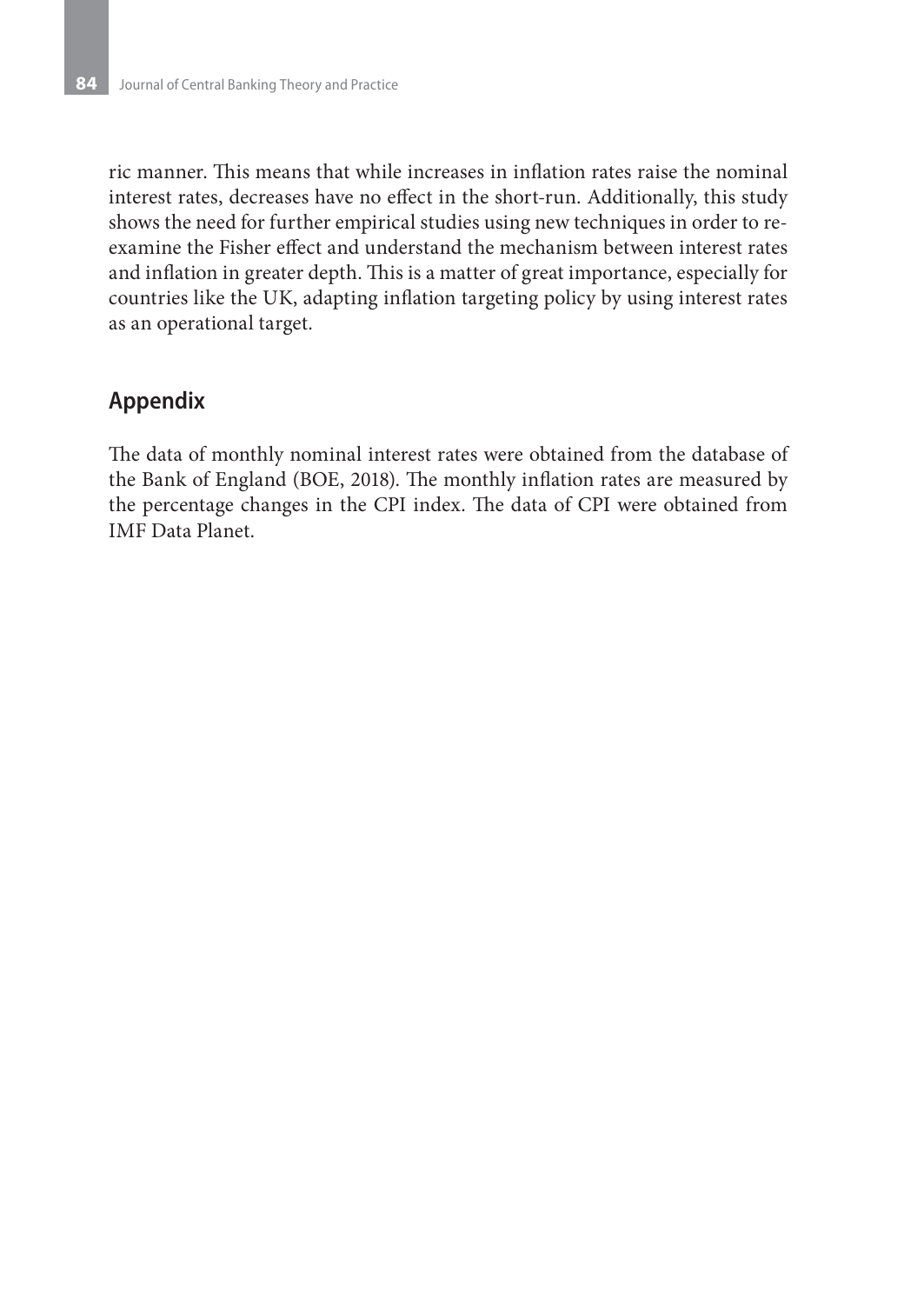# **References**

- 1. Ajaz, T. (2019). Nonlinear Reaction functions: Evidence from India. *Journal of Central Banking Theory and Practice*, 1, 111-132.
- 2. Andrade, A. & Clare, A. (1994). Is the UK Treasury Bill Rate a Good Proxy for Expected Inflation in the United Kingdom? *Economics Letters*, 45(3), pp. 335-341.
- 3. Bajo-Rubio, O., Díaz-Roldán, C.Y. & Esteve, V. (2010). Testing the Fisher Effect in the Presence of Structural Change: A Case Study of the UK, 1966- 2007. *Economic Issues*, 15(2), pp. 1-16.
- 4. BOE (2018). Bank of England. Statistics, https://www.bankofengland.co.uk/ statistics, (accessed 02 Februaury 2018)
- 5. Bayat, T., Kayhan, S. and Tasar, I. (2018). Re-Visiting Fisher Effect for Fragile Five Economies. *Journal of Central Banking Theory and Practice*, 7(1), 203- 218.
- 6. Fabris, N. (2018). Challenges for Modern Monetary Policy. *Journal of Central Banking Theory and Practice*, 2, 5-24.
- 7. Fahmy, Y.A.F. & Kandil, M. (2003). The Fisher Effect: New Evidence and Implications. *International Review of Economics and Finance*, 12, pp. 451- 465.
- 8. Fisher, I. (1930). *The Theory of Interest*. New York: MacMillan.
- 9. Ghazali, N.A. & Ramlee, S. (2003). A Long Memory Test of the Long-Run Fisher Effect in the G7 Countries. *Applied Financial Economics*, 13(10), pp.763-769.
- 10. Granville, B. & Mallick, S. (2004). Fisher Hypothesis: UK Evidence over a Century. *Applied Economics Letters*, 11, pp.87-90.
- 11. IMF (2017). Data Planet, www.imf.org
- 12. Lardic, S. & Mignon, V. (2003). Fractional Cointergration between Nominal Interest Rates and Inflation: A Re-Examination of the Fisher Relationship in the G7 Countries. *Economic Bulletin*. 3(14), pp.1-10.
- 13. Panopoulou, E. (2005). A Resolution of the Fisher Effect Puzzle: A Comparison of Estimators. *Economics, Finance and Accounting Department Working Paper Series*, No.1500205.
- 14. Peng, W. (1995). The Fisher Hypothesis and Inflation Persistence: Evidence from Five Major Industrial Countries. *IMF Woking Paper*, No: 95/118.
- 15. Praščević, A. and Ješić, M. (2019). Modeling Macroeconomic Policymakers' Interactions under Zero Lower Bound Environment: The New Keynesian Theoretical Approach. *Journal of Central Banking Theory and Practice*, 8(1), 5-38.